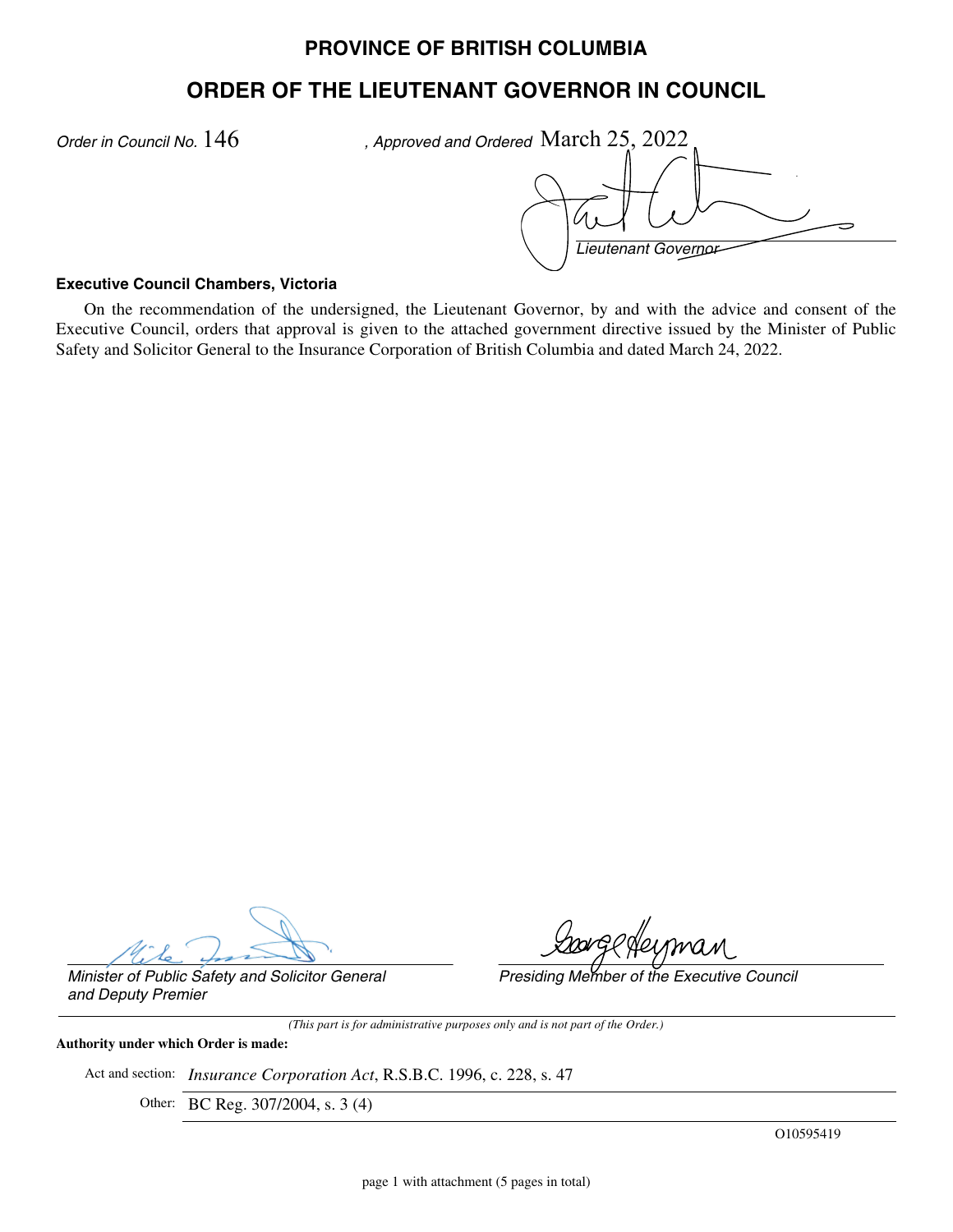

VIA EMAIL

March 24, 2022

Joy MacPhail Chair Board of Directors, Executive Office Insurance Corporation of British Columbia 517-151 West Esplanade North Vancouver BC V7M 3H9

Re: Letter of Direction – Application in Support of a Relief Rebate

I am writing to provide direction to the Insurance Corporation of British Columbia (ICBC) to issue a Relief Rebate to Basic insurance certificate holders.

ICBC is hereby directed to apply to the British Columbia Utilities Commission (BCUC), by March 31, 2022, for approval of the attached Tariff pages, which amend the Basic Insurance Tariff. The pages include amendments that are to be effective April 11, 2022.

The attached Tariff pages will provide for ICBC to issue a Relief Rebate no earlier than April 11, 2022) to holders of an applicable Basic insurance certificate that was in effect at any time during the period beginning on February 1, 2022 and ending on February 28, 2022. The rebate will be a flat rate amount of \$110 for eligible personal motor vehicles and \$165 for eligible commercial motor vehicles.

As reflected in the attached Tariff pages, the Relief Rebate will apply to all owner's certificates (APV250) as follows:

- $\circ$  personal motor vehicles rated in vehicle rate classes: 001, 002, 003, 004, 007, 012, 051, 310, 311, 312, 313 and 314; and
- $\circ$  commercial motor vehicles rated in vehicle rate classes 009, 011, 013, 014, 015, 017, 040, 041,100, 101,102, 110, 111, 112, 113, 114, 120, 121, 122, 123, 140, 141, 150, 151, 400, 401, 402, 403, 404, 405, 406, 410, 411, 412, 413, 414, 415, 416, 420, 421, 422, 423, 424, 425, 426, 430, 431, 432, 433, 434, 435, 436, 440, 441, 442, 443, 444, 445, 446, 450, 451, 452, 453, 454, 455, 456, 460, 461, 462, 463, 464, 465, 466, 600, 601, 602, 603, 610, 611, 612, 620, 621, 622, 630, 631, 632, 640, 641, 642, 650, 651, 652, 660, 661, 662, 670, 671, 672, 680, 681, 682, 690, 691, 692, 693, 695, 800, 900, 902, 903, 904, 905 and 906.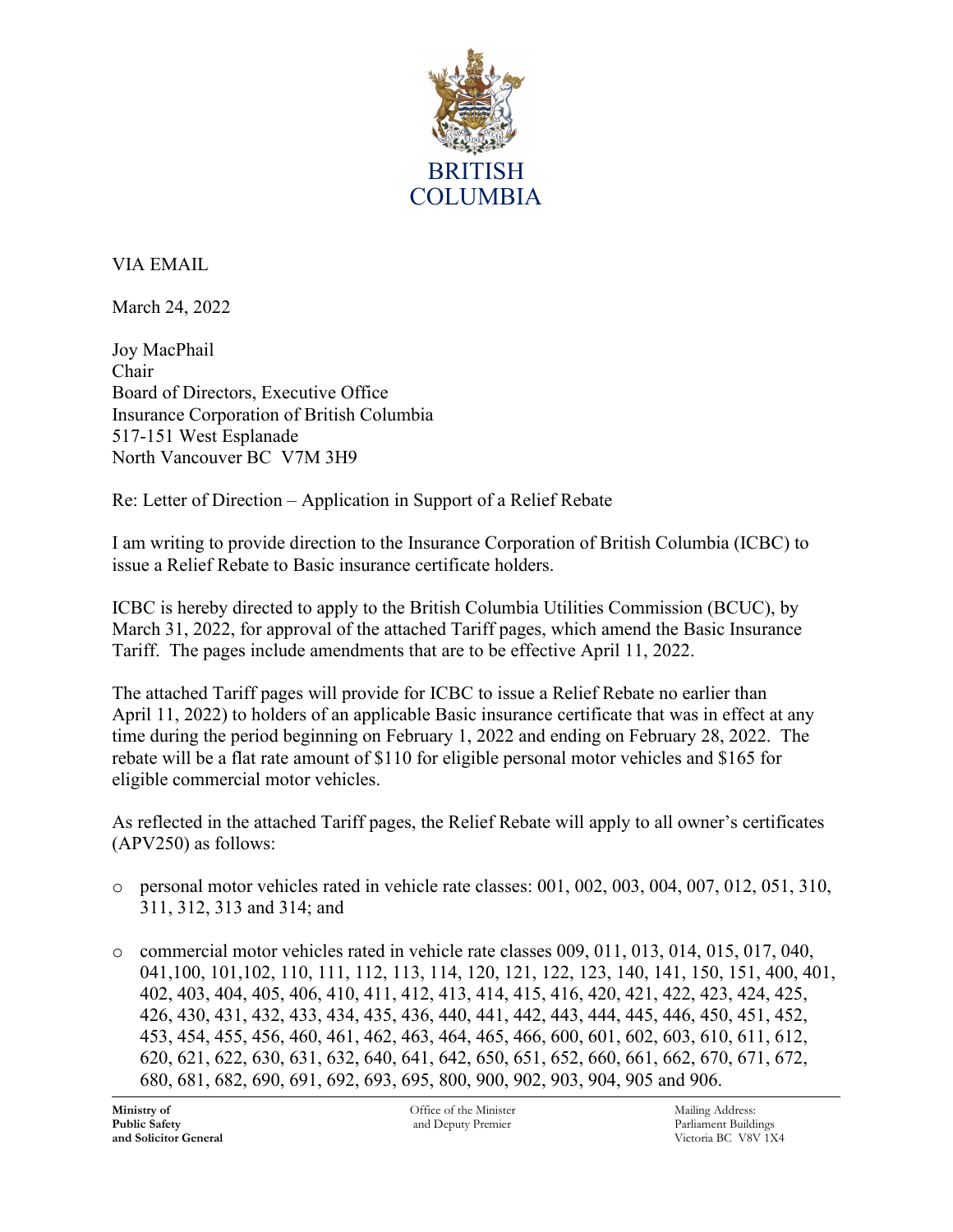It should be recognized that unforeseen circumstances can arise that may necessitate changes to the Tariff language to ensure the original intent is achieved. In the event that ICBC identifies, after approval of the attached amended Tariff pages, that further changes are necessary to achieve the original intent, then ICBC should bring those changes forward to the BCUC for approval.

ICBC is directed to incorporate any necessary consequential amendments to the attached Tariff pages, and other Tariff pages, for example to reflect any changes to the Tariff approved by the BCUC prior to the effective date of the attached pages.

This letter of direction is a government directive within the meaning of that term as it may be defined in Special Direction IC2 to the British Columbia Utilities Commission (B.C. Reg. 307/2004).

Sincerely,

Mile In

Honourable Mike Farnworth Minister of Public Safety and Solicitor General and Deputy Premier

Enclosure CLIFF 629294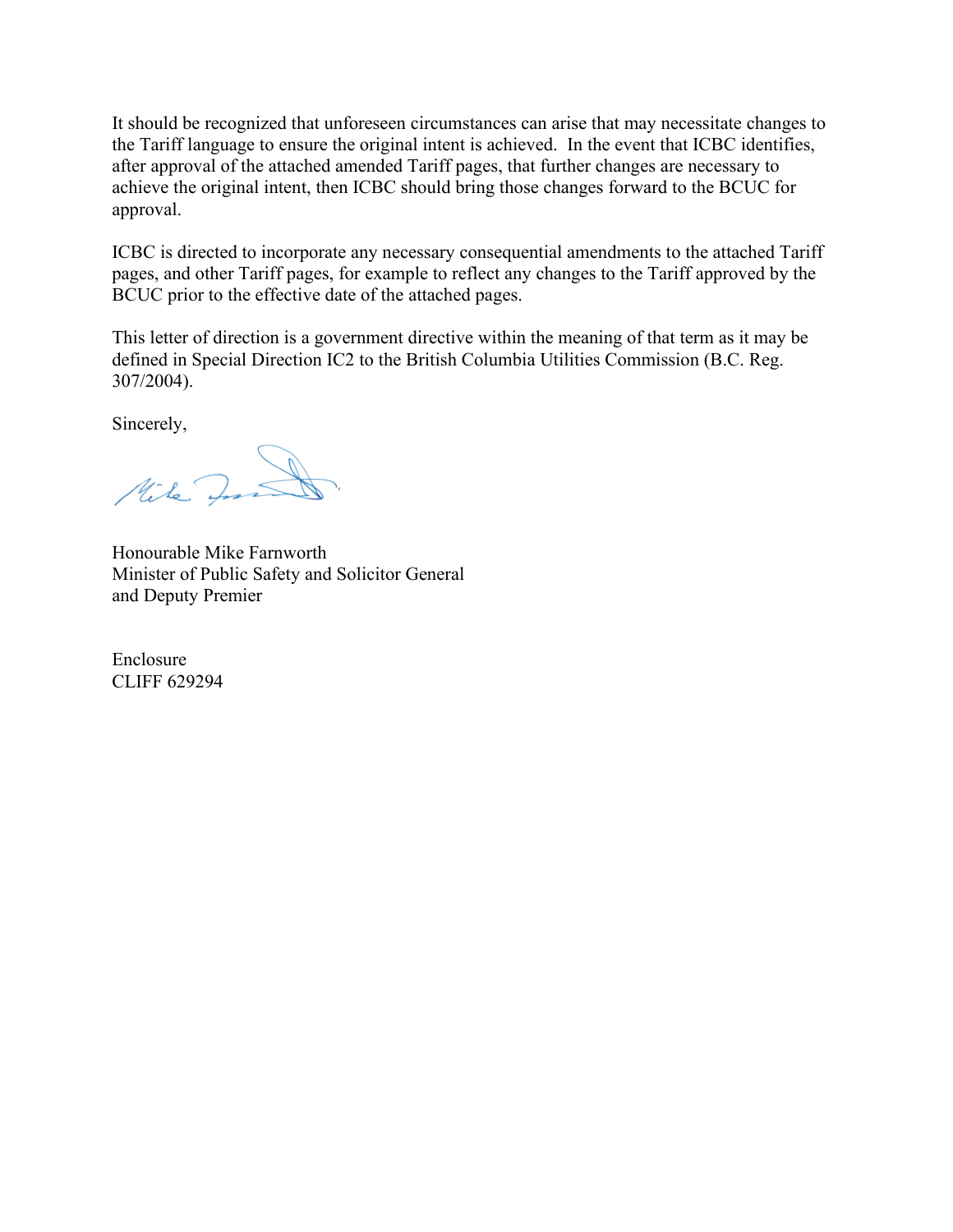N

| rate class                                 | means the rate class for a vehicle determined in accordance with<br>Schedule B.                                                                                                                                                                                                                                                                                                                                                                                                                                         |
|--------------------------------------------|-------------------------------------------------------------------------------------------------------------------------------------------------------------------------------------------------------------------------------------------------------------------------------------------------------------------------------------------------------------------------------------------------------------------------------------------------------------------------------------------------------------------------|
| relief rebate                              | means the rebate set out in Section 2.K.4.4 of this Basic<br>Insurance Tariff.                                                                                                                                                                                                                                                                                                                                                                                                                                          |
| shock loss                                 | means a claim payment including reserves for a vehicle in an<br>amount that is                                                                                                                                                                                                                                                                                                                                                                                                                                          |
|                                            | (a) greater than $$7,500$ , and<br>(b) at least double the amount of the next largest claim payment<br>including reserves within the applicable scan period                                                                                                                                                                                                                                                                                                                                                             |
| short term certificate                     | means<br>(a) a certificate, except an additional product certificate that is<br>issued for a term of less than 11 months plus one day but<br>does not include a certificate issued<br>(i) for a vehicle rated in vehicle rate class 800, 900, 901,<br>902, 903, 904, 905 or 906, or<br>(ii) in conjunction with a quarterly licence under section<br>5.02 of the Commercial Transport Regulations (2005)<br>under the Commercial Transport Act<br>(b) a certificate in respect of a vehicle in a fleet under Part 12 of |
|                                            | the IVR and under 2.D. of this Basic Insurance Tariff, the term<br>of which is determined under section 162(1.1) of the IVR.                                                                                                                                                                                                                                                                                                                                                                                            |
| trailer                                    | means a trailer as defined in the Motor Vehicle Act.                                                                                                                                                                                                                                                                                                                                                                                                                                                                    |
| transportation network<br>services use     | means use or operation of a transportation network services<br>vehicle under a transportation network services authorization for<br>the purposes of picking up, transporting or dropping off<br>passengers by or for whom the vehicle has been hailed through<br>the use of the online platform to which the transportation network<br>services authorization relates.                                                                                                                                                  |
| transportation network<br>services vehicle | means a TNS vehicle as defined in the IVR.                                                                                                                                                                                                                                                                                                                                                                                                                                                                              |
| vehicle                                    | means a motor vehicle or trailer.                                                                                                                                                                                                                                                                                                                                                                                                                                                                                       |

Amended effective: April 11, 2022 and the state of the Accepted: \_\_\_\_\_\_\_\_\_\_\_\_\_\_\_\_